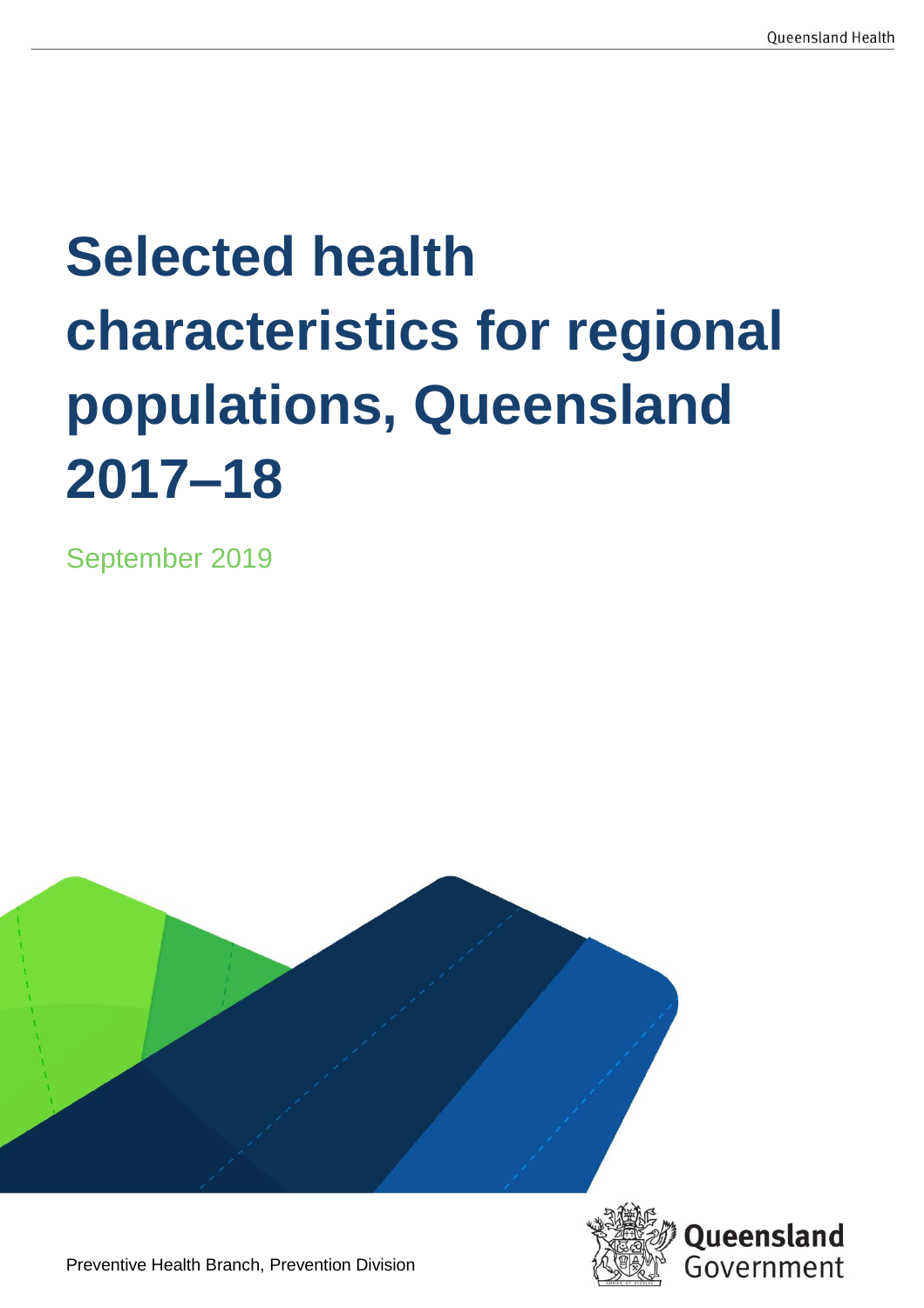#### **About this report**

The objective of this report is to provide data from the 2017–18 National Health Survey to characterise the health of regional populations in Queensland by Primary Health Networks (PHNs) and most Hospital and Health Services (HHSs). This is the first time such information has been reportable for HHSs.

This report includes data for a wide range of long-term chronic conditions and selected risk factors, not collected in the annual Queensland Preventive Health Survey.

There are limits in the reporting. Not all HHSs were included in the survey as the survey design does not include households in very remote locations. Not all indicators are reportable due to small sample sizes for low prevalence conditions. All data tables including margin of error are available on the Queensland Health website (see below) due to their size and complexity.

All the data was provided to Queensland Health by the Australian Bureau of Statistics (ABS). The investment and expertise associated with the data collection and analysis undertaken by the ABS is acknowledged.

This report was prepared by Preventive Health Branch (Margaret Bright and Danielle Herbert).

Suggested citation: Department of Health. Selected health characteristics for regional populations, Queensland 2017–18. Department of Health, Queensland Government: Brisbane; 2019.

Published by the State of Queensland (Queensland Health), September 2019



This document is licensed under a Creative Commons Attribution 3.0 Australia licence. To view a copy of this licence, visit creativecommons.org/licenses/by/3.0/au © State of Queensland (Queensland Health) 2019

You are free to copy, communicate and adapt the work, as long as you attribute the State of Queensland (Queensland Health).

For more information contact:

Manager Epidemiology, Preventive Health Branch, Department of Health, Herston, Queensland 4006, email: population\_epidemiology@health.qld.gov.au.

An electronic version of this document and associated tables are available at <https://www.health.qld.gov.au/research-reports/population-health/reports>

#### **Disclaimer:**

The content presented in this publication is distributed by the Queensland Government as an information source only. The State of Queensland makes no statements, representations or warranties about the accuracy, completeness or reliability of any information contained in this publication. The State of Queensland disclaims all responsibility and all liability (including without limitation for liability in negligence) for all expenses, losses, damages and costs you might incur as a result of the information being inaccurate or incomplete in any way, and for any reason reliance was placed on such information.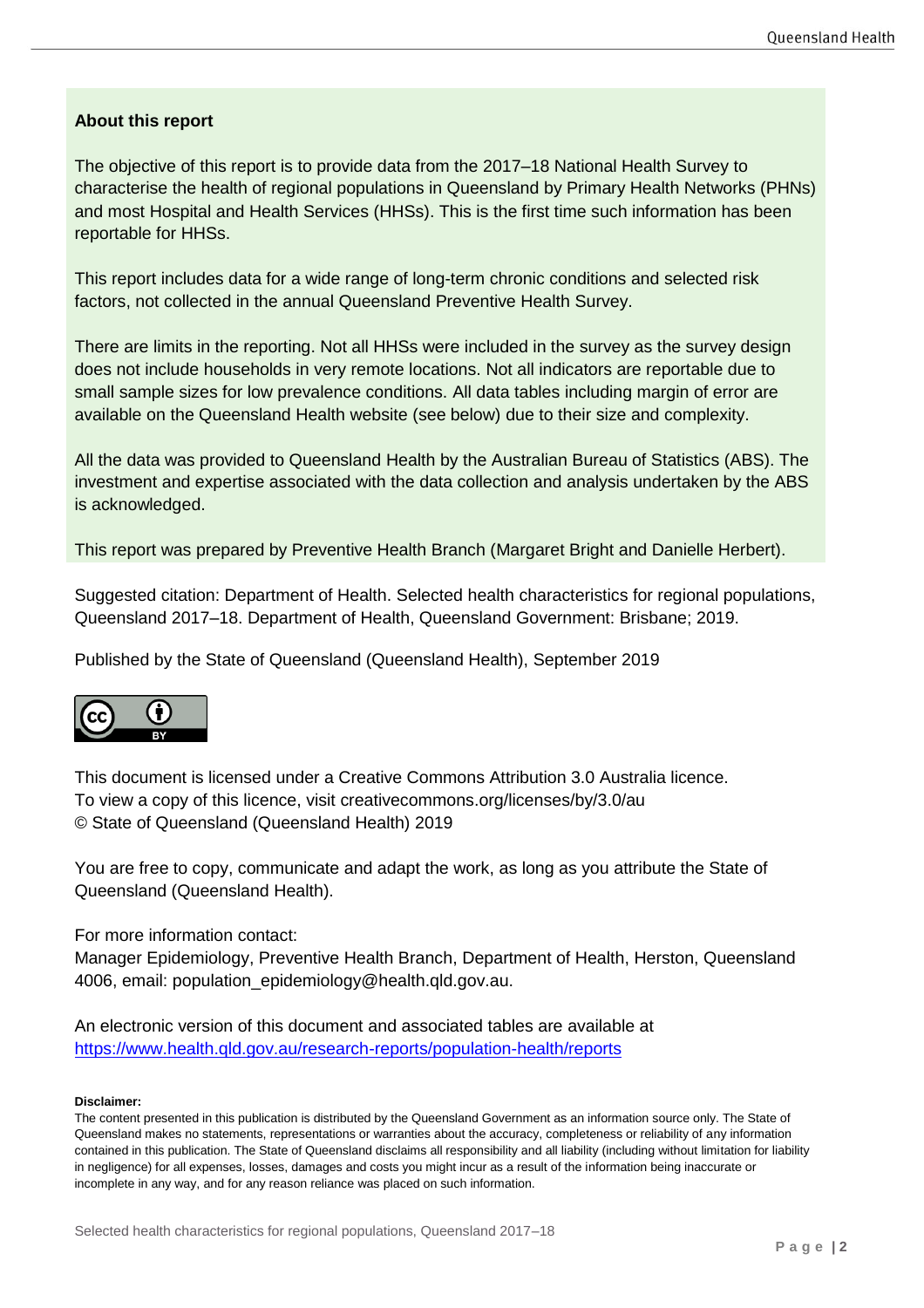## <span id="page-2-0"></span>**Summary**

### Prevalence of long-term chronic conditions

- Overall about 1 in 2 Queenslanders (48%) reported at least one chronic condition in 2017–18
	- − Prevalence varied from 30% in young people to 79% in older people
- One in 5 people (22%) reported two or more chronic conditions
	- − Prevalence increased from 6% in young people to 51% in older people
- These patterns were evident in all Hospital and Health Services (HSSs) and Primary Health Networks (PHNs).

### Prevalence of all long-term conditions

For children and young people (0–24 years), the leading long-term conditions were:

- anxiety-related problems
- allergies
- asthma.

For younger adults through to middle age (25–64 years), the leading conditions were:

- sight-related problems
- back problems
- hayfever and chronic rhinitis
- mood and anxiety problems.

For older adults (65 years and older), the leading conditions were:

- sight-related problems
- **arthritis**
- hypertension
- deafness
- back problems.

These patterns were evident across the HHSs and PHNs.

Many of the common health problems in children, young people and in adult life are managed outside the hospital system, requiring services provided by GPs and allied health practitioners. Many of these conditions persist into the older years, diminishing a person's quality of life and wellbeing.

### Selected risk factors

The National Health Survey collects data on a range of risk factors and in 2017–18:

- Almost 30% of Queensland adults reported chronic bodily pain—19% with moderate pain and 8% with severe or very severe pain.
- 1 in 7 adults reported high or very high psychological distress, a likely indicator of mental health problems.
- 1 in 5 adults met the recommendation to undertake strength and toning exercises twice a week.
- 1 in 10 adults and 1 in 12 children consumed sugar sweetened beverages daily.
- 1 in 5 Queensland had high blood pressure when measured, putting them at higher risk of cardiovascular disease.

The Queensland prevalence of these risks was similar to national. There was variation among the PHNs and HHSs which will help to inform prevention strategies and improve health outcomes. For example, daily consumption of sugar sweetened drinks is likely to contribute to poorer dental outcomes for children and cause weight gain across the whole population. These are significant health challenges affecting wellbeing outcomes for individuals, and the sustainability of the health system.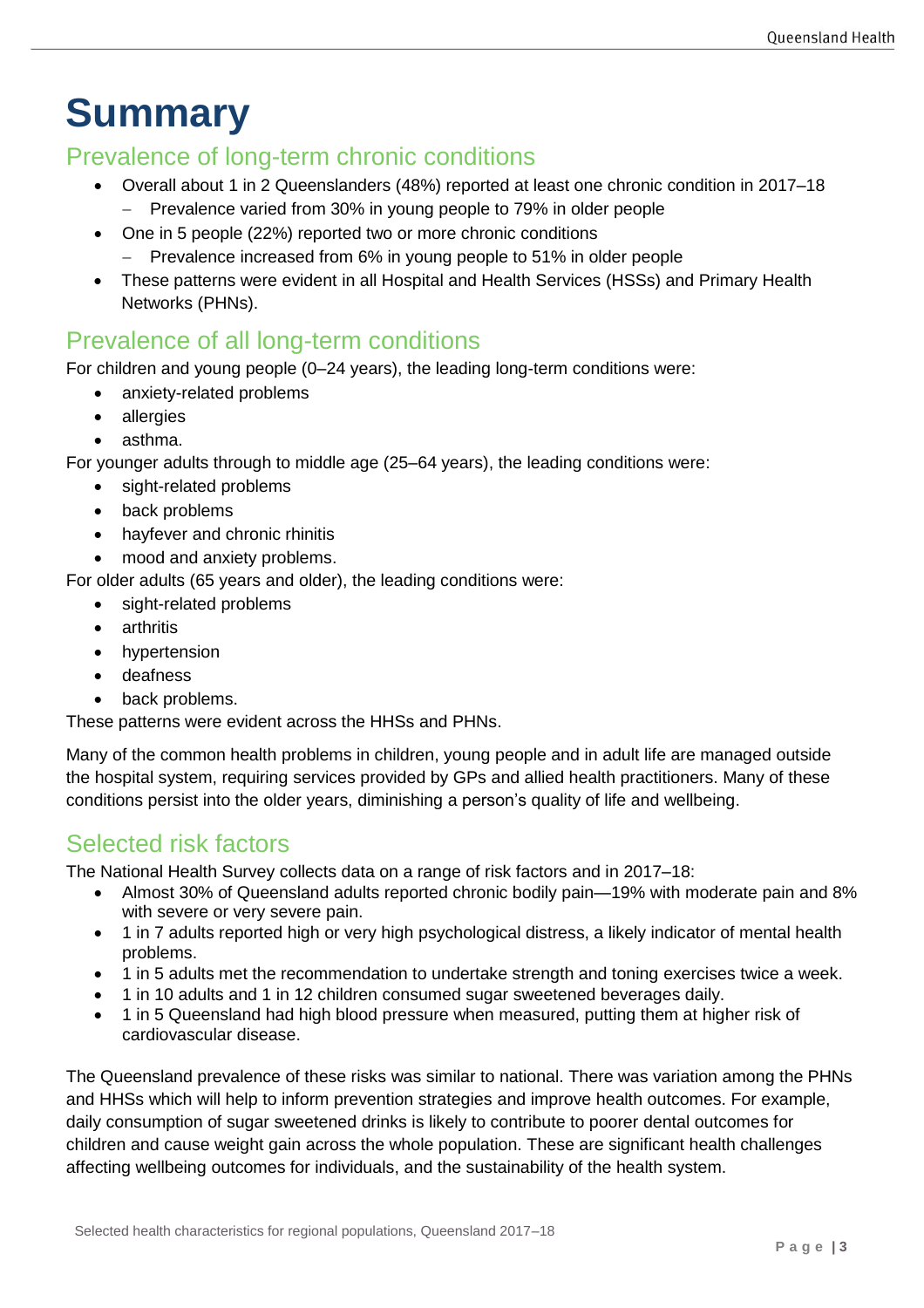## **Contents**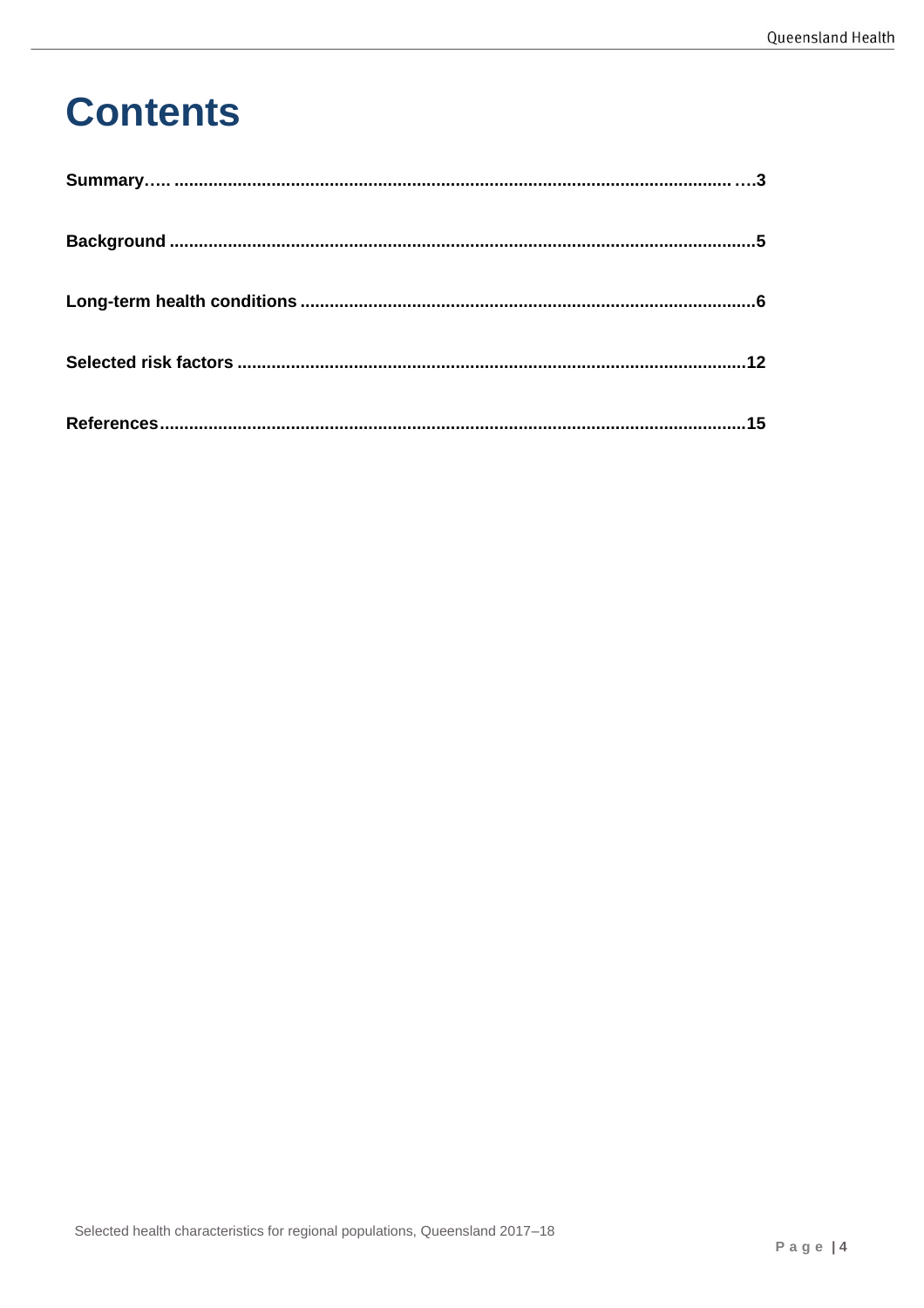## <span id="page-4-0"></span>**Background**

A national health survey is conducted by the Australian Bureau of Statistics (ABS) every three years to collect information on the prevalence of conditions, diseases and selected risk factors. Interviewers from the ABS visit people in their homes to conduct personal interview components of the survey. The sample frame was based on SA4 geographic areas and respondents later assigned to Hospital and Health Services (HHSs) and Primary Health Networks (PHNs) for Queensland. <sup>1</sup> This resulted in variable sample sizes for HHSs and PHNs [\(Table 1\)](#page-4-1). Limited data is available for remote areas of Australia due to geographical limitations of interviewing.

Queensland Health funded an over-sampling of households to increase the representation of the state population in the National Health Survey 2017–18.<sup>1,2</sup> As a result, for the first time a range of indicators including measured weight status and blood pressure were reportable for most HHSs. A separate report on measured weight status was released by Queensland Health in May 2019.

### **All ages Children 2–17 years Adults 18+ years Queensland 4,400 914 3,362 Hospital and Health Services (HHSs)** Cairns and Hinterland 161 161 161 25 136 Central Queensland 216 43 173 Darling Downs 300 50 250 Gold Coast **403** 314 Mackay 166 43 123 Metro North 934 204 730 Metro South 852 202 650 North West 131 Sunshine Coast 353 353 58 295 Townsville 240 51 51 59 West Moreton 264 264 67 197 Wide Bay 168 27 141 **Primary Health Networks (PHNs)** Central Queensland, Wide Bay, Sunshine Coast 737 128 609 Brisbane North 934 204 730 Brisbane South **852 202** 650 Darling Downs and West Moreton 564 564 117 447 Gold Coast **403 403 403 403 114 403 114 403 114 116 116 116 116 116 116 116 116 116 116 116 116 116 116 116 116 116 116 116 116 116 116 116 116 116 116** Northern Queensland 567 119 448 Western Queensland 219 219 55 164

<span id="page-4-1"></span>Table 1. Number of persons surveyed by HHS and PHN, Queensland, 2017–18

Note: Data not publishable for Central West, South West and Torres and Cape HHSs.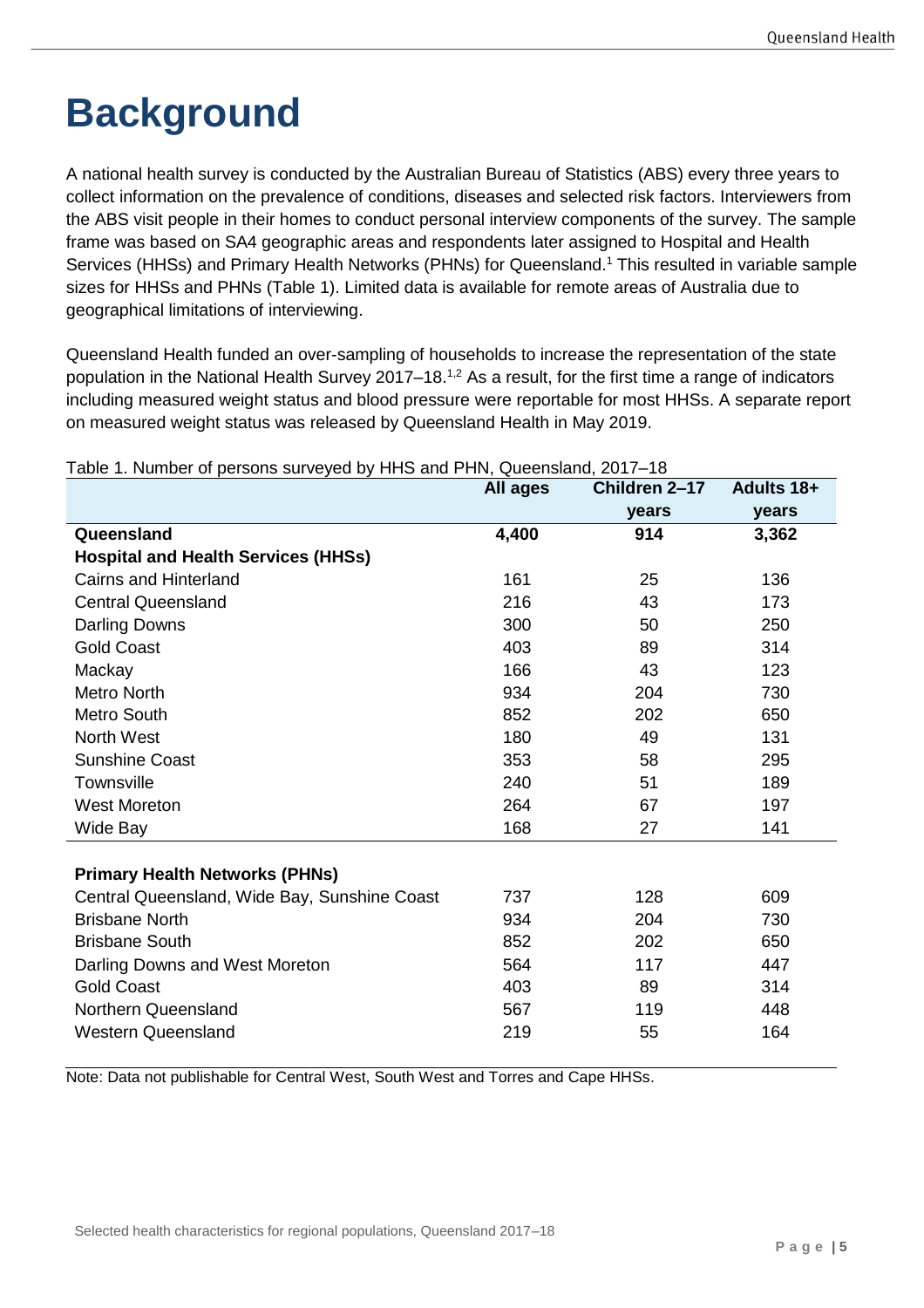## <span id="page-5-0"></span>**Long-term health conditions**

This section reports the prevalence of selected long-term conditions for regional Queensland populations. Data are presented in tabular form with minimal interpretation. All data tables are available on the Queensland Health website for greater useability (see page 2). Access to the full Queensland dataset for research and population health reporting is available by application to ABS.<sup>3</sup>

A long-term health condition was defined by the ABS as a medical condition (illness, injury or disability) which has lasted at least six months, or which the respondent expects to last for six months or more. The suite of reported conditions has been used to characterise the health of the Australian population over many years. Any change in definition from survey to survey is published by the ABS. However, this report only includes data from the 2017–18 collection.

The prevalence of multimorbidity of selected chronic conditions is also included, consistent with the ABS definition which includes arthritis, asthma, back problems, cancer, COPD, diabetes, heart stroke and vascular disease, kidney disease, mental and behavioural conditions and osteoporosis.

The data was not age-adjusted which may have contributed to higher prevalence in some areas.

A cautionary note on ranking or comparisons between regions:

- PHNs may be compared, based on the relative difference in prevalence after adjusting for margin of error of the proportion. Tables of margin of error are provided on the Queensland Health website.
- HHSs may not be compared as smaller populations have resulted in higher levels of uncertainty.

Long-term condition data are presented as follows:

- Number of selected chronic conditions by age group, PHN and Queensland [\(Table 2\)](#page-6-0)
- Prevalence of all long-term conditions by age group, PHN and Queensland
	- − 0–24 years [\(Table 3\)](#page-7-0)
	- − 25–64 years [\(Table 4\)](#page-8-0)
	- − 65 years and older [\(Table 5\)](#page-9-0)
	- − Total population [\(Table 6\)](#page-10-1)

#### **Long-term health conditions by HHS**

#### **Data not publishable for Central West, South West and Torres and Cape HHSs.**

Number of selected chronic conditions by 12 HHSs, and prevalence of long term conditions for persons aged 0–24 years, 25–64 years, 65 years and older, and all persons, by HHS, Queensland and Australia, with margins of error, were reported on the Queensland Health website (Tables 9–11). Note: use A3 paper size to maximise the print layout. <https://www.health.qld.gov.au/research-reports/population-health/reports>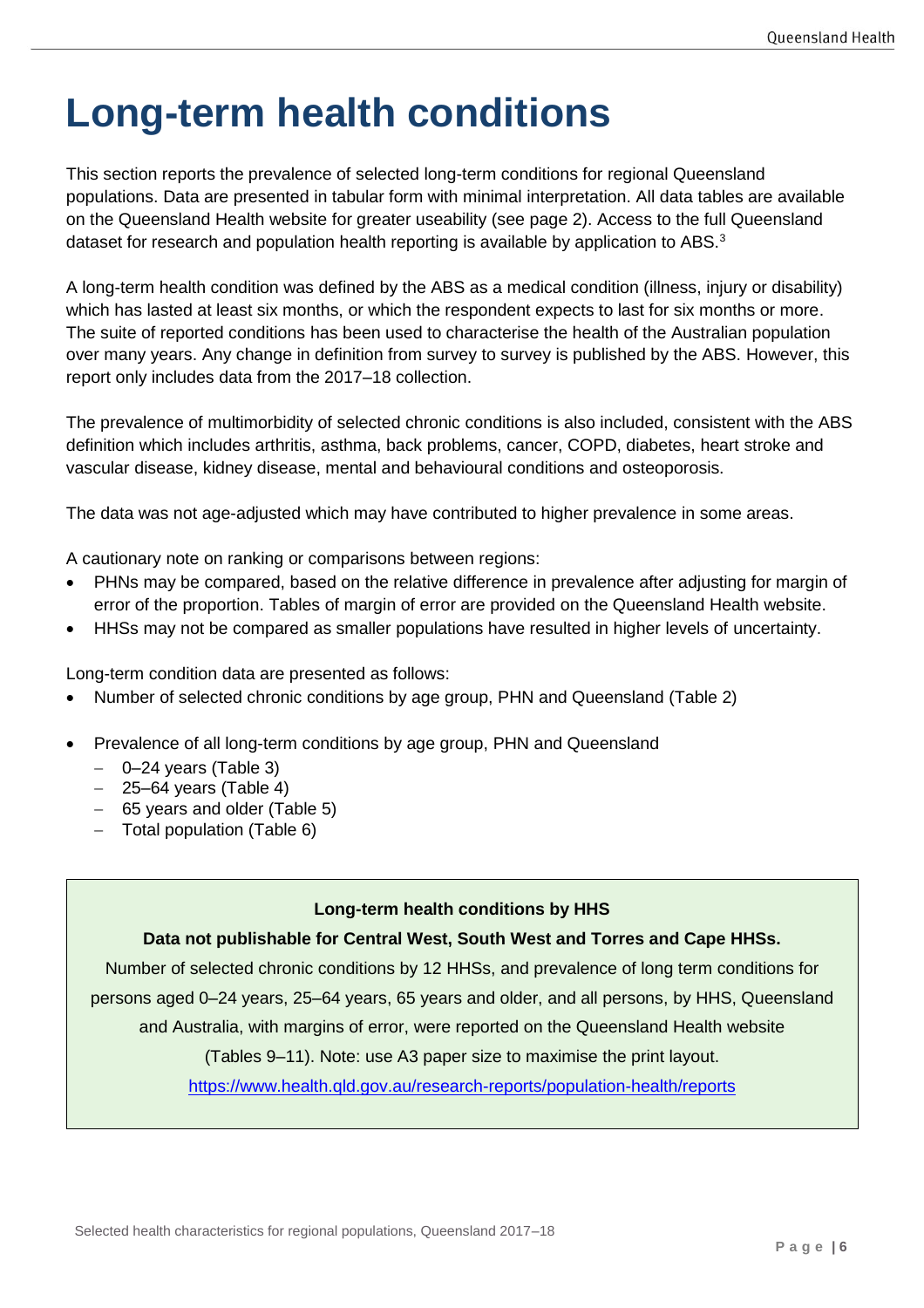## Number of long-term chronic conditions by PHN, age group, and **Queensland**

As people age they are more likely to report multiple chronic conditions. This section reports on the frequency of multiple selected chronic conditions by age group and PHN [\(Table 2\)](#page-6-0). The included chronic conditions were arthritis, asthma, back problems, cancer, COPD, diabetes, heart stroke and vascular disease, kidney disease, mental and behavioural conditions and osteoporosis. Similar data is reported for HHSs, Queensland and Australia (on the Queensland Health website for HHSs and on the ABS website for Queensland and Australia).

Considering all persons in Queensland in 2017–18 [\(Table 2\)](#page-6-0):

- 52% reported no chronic condition
- 27% reported one chronic condition
- 22% reported two or more chronic conditions.

The frequency of such reporting varied by age group. For Queensland the proportion of people reporting two or more chronic conditions increased with age in 2017–18 [\(Table 2\)](#page-6-0):

- 6% of those aged 0–24 years
- 23% of those aged 25–64 years
- 51% of those aged 65 years and older.

Generally, patterns of multimorbidity were similar across the PHNs with some of variation which may be due to differing age structures, recognising the data was not age-adjusted [\(Table 2](#page-6-0) and web release, with margins of error. Note: use A4 paper size to maximise the print layout.).

<span id="page-6-0"></span>Table 2. Number of selected long-term health conditions by age group, crude prevalence by PHN, Queensland and Australia, 2017–18

| 25-64<br>Number of selected chronic conditions | 65 years<br>and over | All<br>persons | $0 - 24$ | 25-64                 | 65 years<br>and over<br><b>PROPORTION (%)</b> | All<br>persons | $0 - 24$ | 25-64 | 65 years<br>and over | All<br>persons |
|------------------------------------------------|----------------------|----------------|----------|-----------------------|-----------------------------------------------|----------------|----------|-------|----------------------|----------------|
|                                                |                      |                |          |                       |                                               |                |          |       |                      |                |
|                                                |                      |                |          |                       |                                               |                |          |       |                      |                |
|                                                |                      |                |          |                       |                                               |                |          |       |                      |                |
| 44.6                                           | 13.5                 | 48.3           | 73.2     | 52.2                  | 20.3                                          | 54.8           | 72.1     | 55.7  | #29.1                | 57.7           |
| 30.3                                           | 26.7                 |                | 20.1     | 32.5                  | 28.0                                          | 27.6           | #22.3    | 23.5  | #37.8                | 24.5           |
| 25.5                                           | 62.7                 | 23.4           | 6.7      | 16.2                  | 55.5                                          | 17.3           | #7.2     | 17.4  | #31.8                | 16.6           |
| 55.8                                           | 89.5                 |                | 27.9     | 49.3                  | 80.6                                          | 45.0           | #27.9    | 42.2  | #65.6                | 42.0           |
| 100.0                                          | 100.0                |                | 100.0    | 100.0                 | 100.0                                         | 100.0          | 100.0    | 100.0 | 100.0                | 100.0          |
|                                                |                      |                |          | 27.8<br>51.8<br>100.0 |                                               |                |          |       |                      |                |

|                                       | Darling Downs and<br><b>West Moreton</b> |       |                      | <b>Western Queensland</b> |          |       |                       | Central Queensland, Wide Bay,<br><b>Sunshine Coast</b> |          |       |                      |                |
|---------------------------------------|------------------------------------------|-------|----------------------|---------------------------|----------|-------|-----------------------|--------------------------------------------------------|----------|-------|----------------------|----------------|
|                                       | $0 - 24$                                 | 25-64 | 65 years<br>and over | All<br>persons            | $0 - 24$ | 25-64 | 65 years<br>and over  | All<br>persons                                         | $0 - 24$ | 25-64 | 65 years<br>and over | All<br>persons |
|                                       |                                          |       |                      |                           |          |       | <b>PROPORTION (%)</b> |                                                        |          |       |                      |                |
| Number of selected chronic conditions |                                          |       |                      |                           |          |       |                       |                                                        |          |       |                      |                |
| None                                  | 71.6                                     | 40.5  | 19.9                 | 47.5                      | #64.3    | #56.7 | #9.1                  | #54.8                                                  | 64.5     | 44.9  | 23.6                 | 47.1           |
| One                                   | 20.6                                     | 29.6  | 25.1                 | 25.2                      | #29.4    | 20.6  | #42.4                 | #26.5                                                  | #32.2    | 27.5  | 27.1                 | 28.3           |
| Two or more                           | 10.5                                     | 30.6  | 63.5                 | 27.6                      | #6.3     | #20.3 | #30.3                 | 18.3                                                   | #3.6     | 26.1  | #48.3                | 24.3           |
| One or more                           | 29.0                                     | 58.8  | 82.8                 | 52.1                      | #31.9    | #42.6 | #84.8                 | #45.2                                                  | #35.5    | 53.8  | #74.9                | 53.1           |
| Total                                 | 100.0                                    | 100.0 | 100.0                | 100.0                     | 100.0    | 100.0 | 100.0                 | 100.0                                                  | 100.0    | 100.0 | 100.0                | 100.0          |

|                                       |          | <b>Northern Queensland</b> |                      |                |          | Queensland |                      |                |     | Australia |                      |                |  |
|---------------------------------------|----------|----------------------------|----------------------|----------------|----------|------------|----------------------|----------------|-----|-----------|----------------------|----------------|--|
|                                       | $0 - 24$ | 25-64                      | 65 years<br>and over | All<br>persons | $0 - 24$ | 25-64      | 65 years<br>and over | All<br>persons |     |           | 65 vears<br>and over | All<br>persons |  |
|                                       |          | <b>PROPORTION (%)</b>      |                      |                |          |            |                      |                |     |           |                      |                |  |
| Number of selected chronic conditions |          |                            |                      |                |          |            |                      |                |     |           |                      |                |  |
| None                                  | 69.6     | 53.3                       | #24.4                | 53.4           | 70.1     | 48.8       | 20.9                 | 51.6           | (b) | (b)       | 20.1                 | 52.7           |  |
| One                                   | 25.4     | 23.7                       | #29.1                | 25.2           | 23.5     | 28.7       | 27.3                 | 26.8           |     |           | 29.3                 | 27.0           |  |
| Two or more                           | 5.5      | 22.2                       | 52.2                 | 20.9           | 6.4      | 22.7       | 51.4                 | 21.5           |     |           | 50.8                 | 20.2           |  |
| One or more                           | 31.7     | 46.1                       | 78.5                 | 46.5           | 30.2     | 51.4       | 78.5                 | 48.3           |     |           | 80.1                 | 47.2           |  |
| Total                                 | 100.0    | 100.0                      | 100.0                | 100.0          | 100.0    | 100.0      | 100.0                | 100.0          |     |           | 100.0                | 100.0          |  |

# Proportion has a high margin of error and should be used with caution.<br>Cells in this table containing data have been randomly adjusted to avoid the release of confidential data. Discrepancies may occur between sums of th

(a) Selected chronic condition consists of arthritis, asthma, base, knowledge to heave the final metally considerate metally and the final metally consider the metally consider discome in the selected of the metally consid 2019).

(b) Additional age groups for Australia available on request to ABS.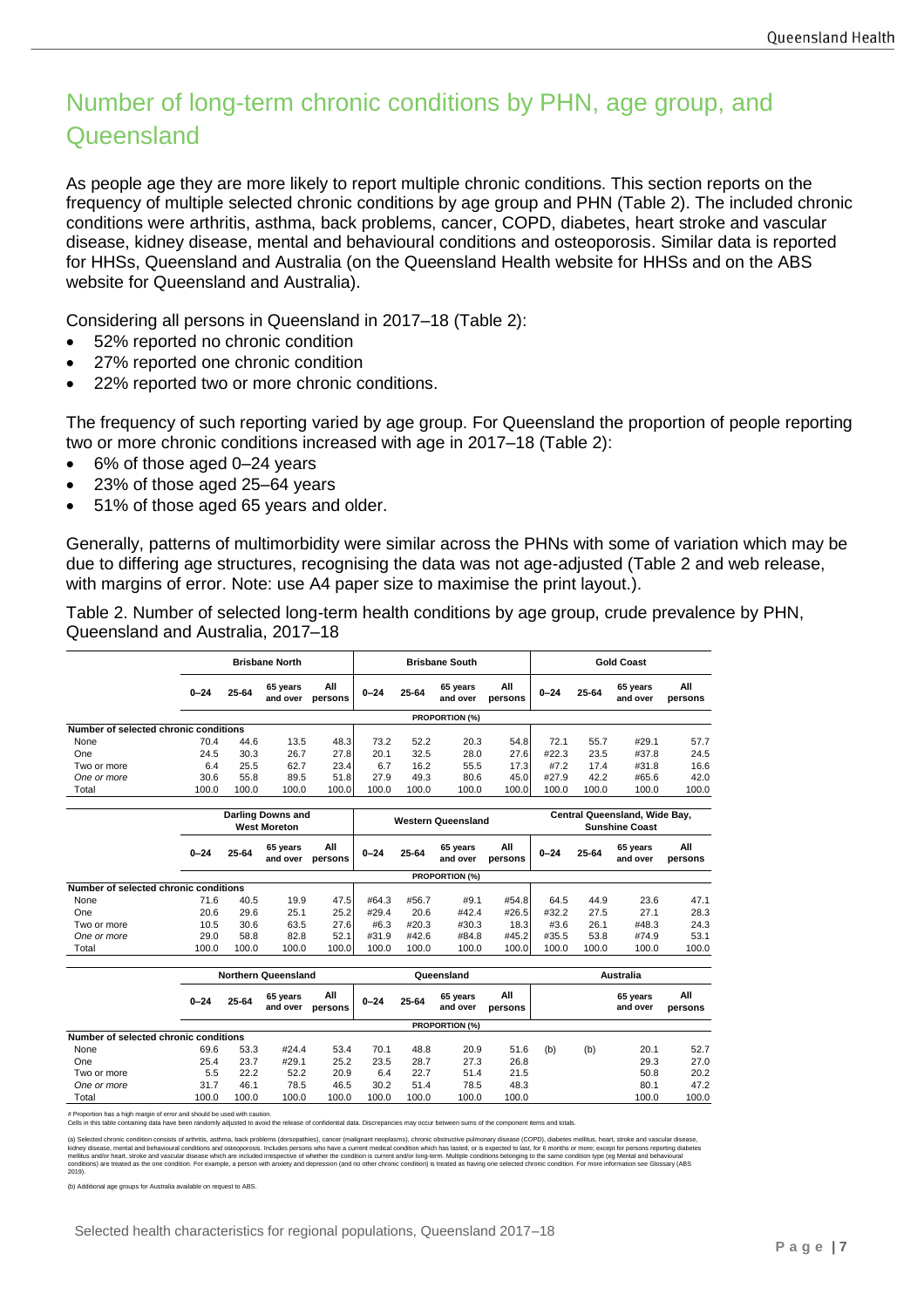### Prevalence of long-term conditions for persons aged 0–24 years by PHN and Queensland

The six most frequently reported long-term conditions for children and young people aged 0–24 years in Queensland in 2017–18 were:

- anxiety-related problems (15%)
- allergies (12%)
- $\bullet$  asthma (12%)
- hayfever and allergic rhinitis (11%)
- short sighted/myopia (11%)
- long sighted/hyperopia (10%).

These six leading conditions were common to most PHNs and HHSs although the relative ranking differed a little [\(Table 3\)](#page-7-0).

Most of the common conditions experienced by children and young people are managed outside the hospital system by a range of practitioners including GPs, allied health and mental health practitioners. Many of these conditions are likely to persist into adulthood.

<span id="page-7-0"></span>Table 3. Long-term health conditions for persons aged 0–24 years, crude prevalence by PHN and Queensland, 2017–18

> Due to the size of Table 3, please refer to the web release including margins of error. Note: use A3 paper size to maximise the print layout.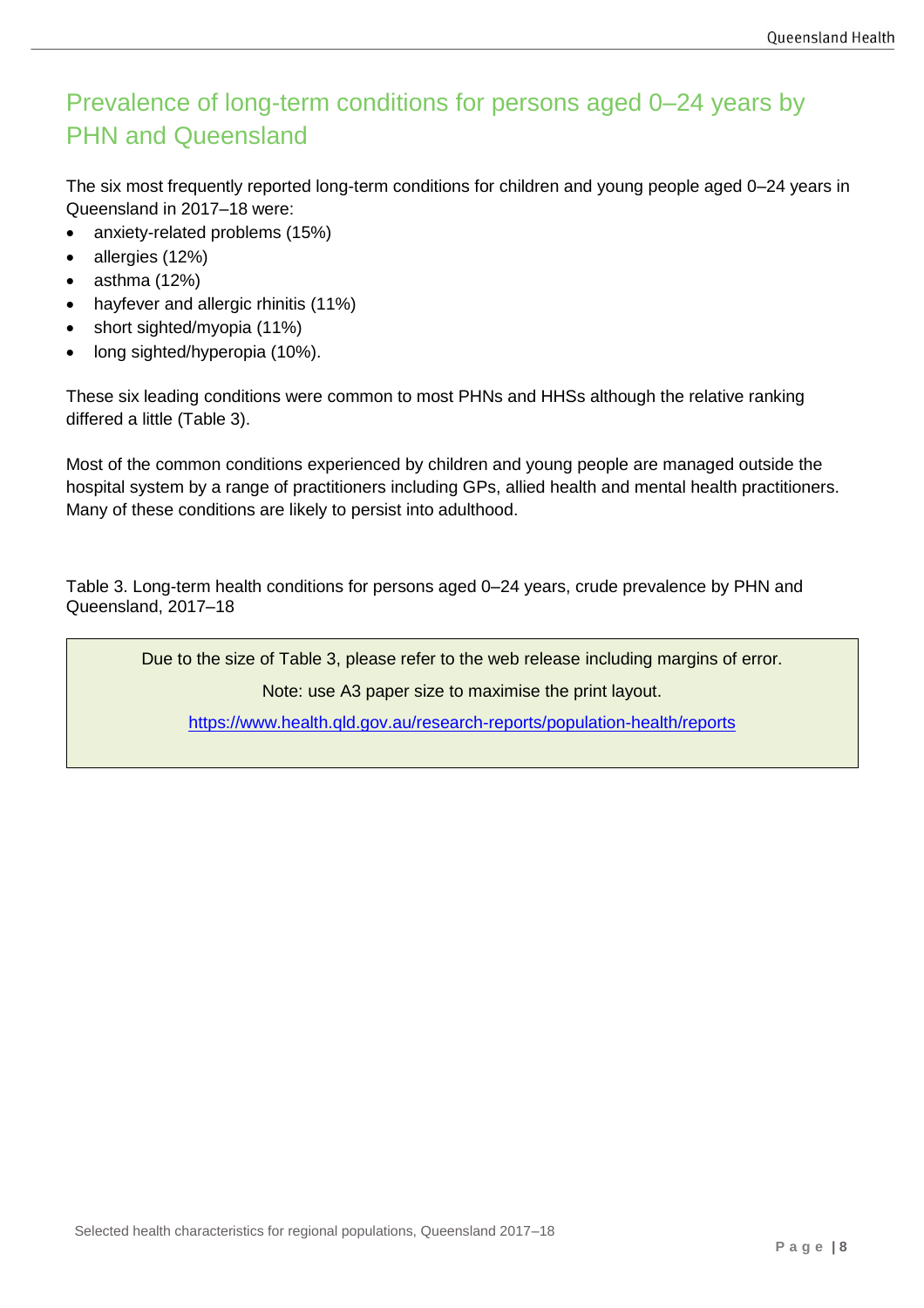## Prevalence of long-term conditions for persons aged 25–64 years by PHN and Queensland

The 10 most frequently reported long-term conditions for adults aged 25–64 years in Queensland in 2017–18 were:

- long sighted/hyperopia (37%)
- short sighted/myopia (31%)
- back problems (22%)
- hayfever and chronic rhinitis (17%)
- anxiety-related problems (17%)
- mood problems (16%)
- allergies (15%)
- arthritis (13%)
- chronic sinusitis (12%)
- $\bullet$  asthma (12%).

These leading conditions were common to most PHNs and HHSs although the relative ranking differed a little [\(Table 4\)](#page-8-0).

Apart from sight-related problems, the most common broad condition groups were musculoskeletal problems such as back problems and arthritis (33%), respiratory conditions such as hayfever, asthma and chronic sinusitis (33%) and mental and behavioural problems such as anxiety and depression (25%). Much of the impact of these conditions on health service demand lies outside the hospital system. Health expenditure reports reflect the impact of such conditions on the broader health system which showed, for example, that mental health conditions were prominent causes of expenditure on GP services and allied health services.<sup>4</sup>

Many of these conditions are likely to persist and will reduce quality of life and wellbeing. International evidence has shown that the more effective strategy to reduce long-term costs associated with an ageing population is to ensure that people enter their later years in a better state of health.<sup>5</sup> Addressing preventable risks in the adult years is a critical strategy to managing the financial impact of ageing.

<span id="page-8-0"></span>Table 4. Long-term health conditions for persons aged 25–64 years, crude prevalence by PHN and Queensland, 2017–18

Due to the size of Table 4, please refer to the web release including margins of error.

Note: use A3 paper size to maximise the print layout.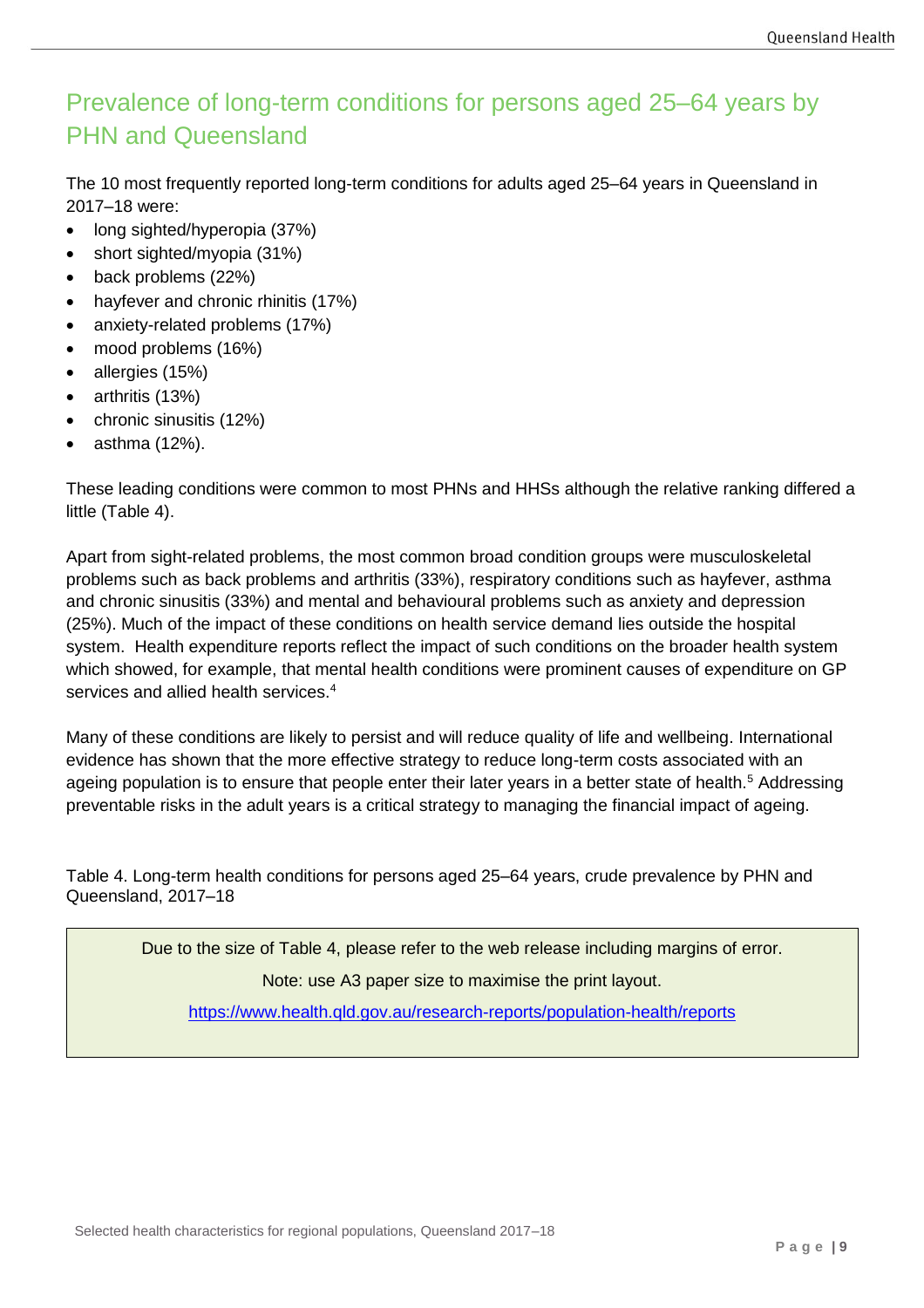## Prevalence of long-term conditions for persons aged 65+ years by PHN and Queensland

Long-term conditions are more commonly reported by older people. The 12 most prevalent and frequently reported conditions for older adults aged 65 years and older in Queensland in 2017–18 were:

- long sighted/hyperopia (68%)
- arthritis (47%)
- short sighted/myopia (46%)
- hypertension (38%)
- deafness (35%)
- back problems (28%)
- high cholesterol (19%)
- heart, stroke and vascular disease (19%)
- allergies (18%)
- hayfever and chronic rhinitis (17%)
- osteoporosis (16%)
- mood problems (14%).

These leading conditions were common to most PHNs and HHSs although the relative ranking differed a little [\(Table 5\)](#page-9-0).

Apart from sight-related problems (reported by 93% of older people), the most common broad condition groups experienced by older people were musculoskeletal problems such as arthritis, back problems and osteoporosis (65%), circulatory conditions such as hypertension, heart, stroke and vascular diseases (56%), and endocrine and metabolic disease such as high cholesterol and diabetes (37%).

Much of the impact of these conditions is on the hospital system. People are likely to experience multiple conditions, complicating their care and outcomes, and sometimes resulting in early death. Although relatively few people report cancer as a long-term condition (7%), incidence rates in this age group are generally high. 6

The chronic conditions of ageing are likely to persist, require substantial management and reduce quality of life and wellbeing.

<span id="page-9-0"></span>Table 5. Long-term health conditions for persons aged 65 years and older, crude prevalence by PHN and Queensland, 2017–18

Due to the size of Table 5, please refer to the web release including margins of error.

Note: use A3 paper size to maximise the print layout.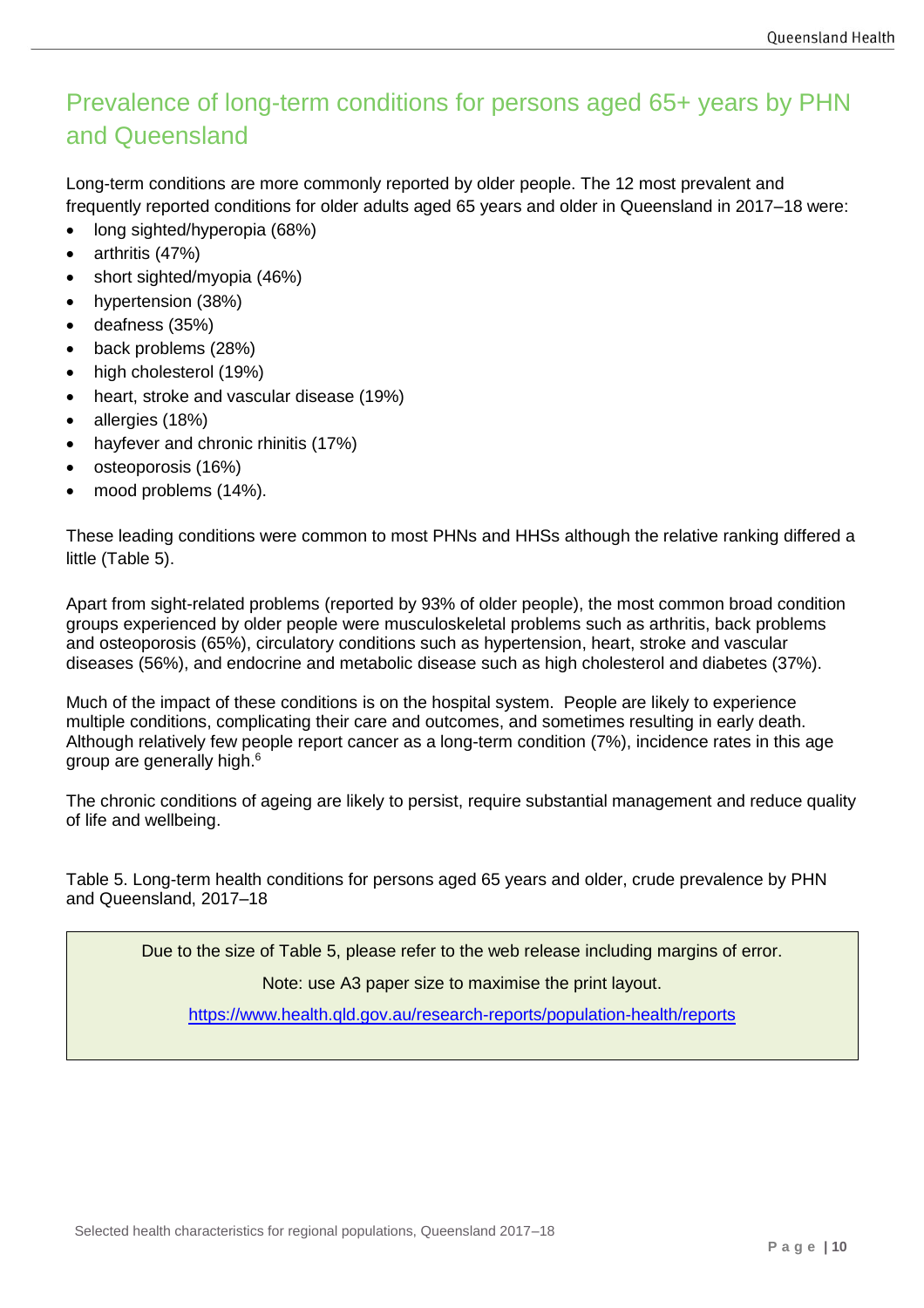## Prevalence of long term conditions for all persons by PHN and **Queensland**

Considering all persons in the population, the 12 most frequently reported conditions in Queensland in 2017–18 were:

- long sighted/hyperopia (33%)
- short sighted/myopia (26%)
- back problems (17%)
- anxiety problems (16%)
- hayfever and chronic rhinitis (15%)
- allergies (14%)
- arthritis (14%)
- mood problems (13%)
- $\bullet$  asthma (12%)
- deafness (12%)
- chronic sinusitis (10%)
- hypertension (10%).

These leading conditions were common to most PHNs and HHSs although the relative ranking differed a little [\(Table 6\)](#page-10-1).

These conditions are among the most frequent at each stage of life. For example, about 1 in 10 people report asthma regardless of age. Allergies are reported by about 1 in 7 people, again regardless of age.

In contrast, circulatory diseases are much more prevalent in older people—at least 1 in 2 older people compared with about 1 in 50 children and young people (0–24 years).

Problems with eyesight are prevalent in children but increase with age, as do problems with hearing.

Musculoskeletal problems are common across the age course, but the nature of the prevalent conditions changes—back pain is very common in younger and middle-aged adults while arthritis becomes a significant problem as people age.

<span id="page-10-1"></span>Table 6. Long-term health conditions for all persons, crude prevalence by PHN and Queensland, 2017– 18

<span id="page-10-0"></span>Due to the size of Table 6, please refer to the web release including margins of error.

Note: use A3 paper size to maximise the print layout.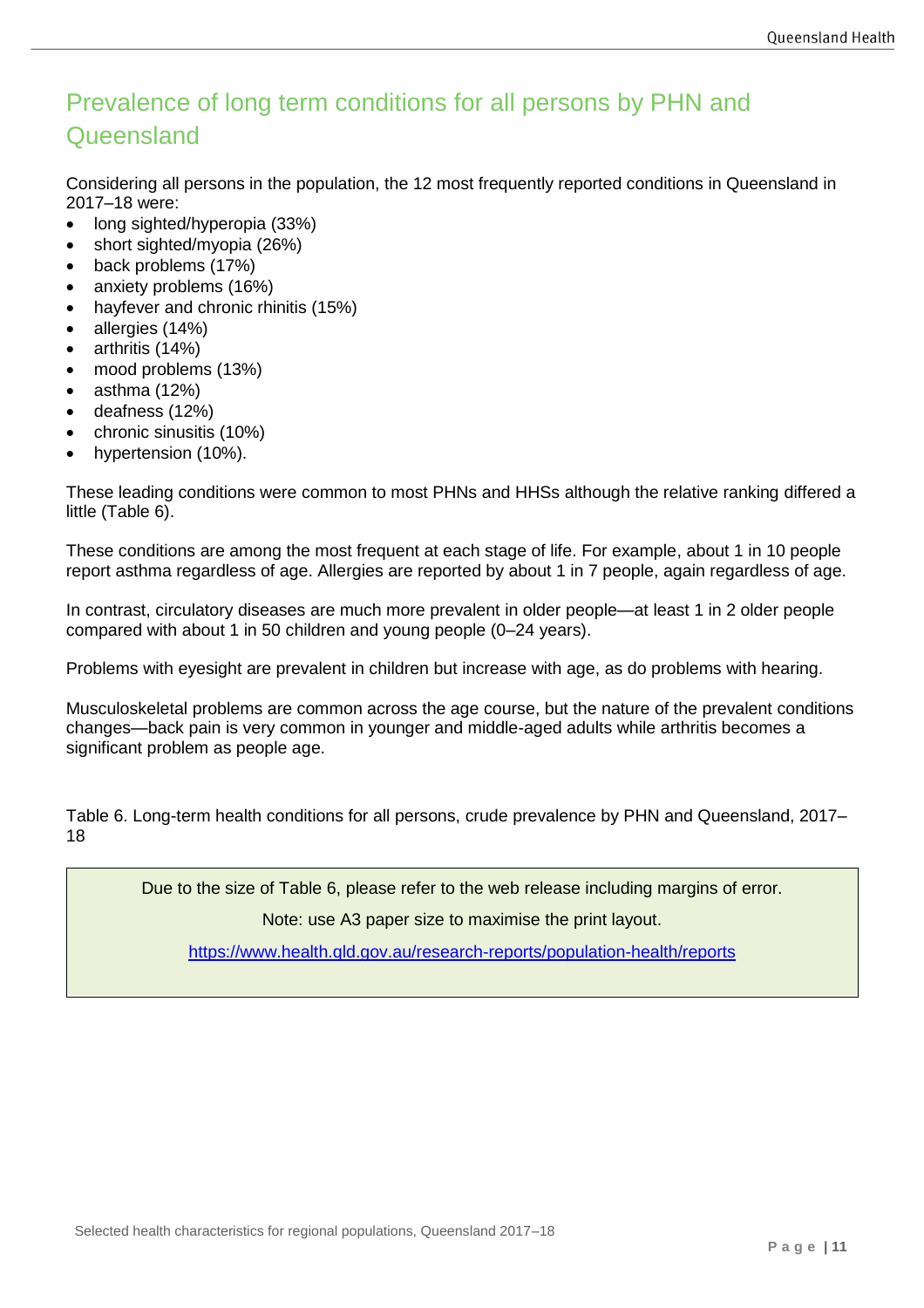## **Selected risk factors**

A wide range of risk factors were assessed as part of the 2017–18 National Health Survey. This included risk factors not otherwise available for the Queensland population and for the first time are now available for regional populations [\(Table 7,](#page-12-0) [Table 8](#page-13-0) and web release, with margins of error. Note: use A4 paper size to maximise the print layout).

High blood pressure

- By measurement, 1 in 5 Queensland adults (22%) reported high blood pressure, putting them at higher risk of cardiovascular disease.
- The prevalence of high blood pressure rises steeply with age.
- High blood pressure is treated with medication and lifestyle modifications, which would suggest that the 22% of adults with high blood pressure are either undiagnosed cases or not adequately treated.

Chronic bodily pain

- Almost 30% of adults reported bodily pain in the past month—19% with moderate pain and 8% with severe or very severe pain.
- Chronic bodily pain is associated with a range of chronic conditions.

Psychological distress

- 1 in 7 adults (14%) reported high or very high psychological distress, likely to indicate mental health problems.
- There has been no change in the prevalence of high psychological distress in Queensland since 2001.

Strength and toning exercises

- 1 in 5 adults (21%) reported undertaking strength and toning exercises at least twice a week.
- This is a recommendation of the national physical activity guidelines.<sup>7</sup>

Sugar sweetened beverages

- 1 in 10 adults (10%) and 1 in 12 children (8%) consumed sugar sweetened beverages daily.
- 1 in 20 adults (6%) and 1 in 100 children (1%) consumed diet drinks daily.

The prevalence of these risks varied by PHN [\(Table 7\)](#page-12-0) and HHS [\(Table 8\)](#page-13-0).

#### **Explanatory notes for Tables 7 and 8**

# Proportion has a high margin of error and should be used with caution.

Cells in this table containing data have been randomly adjusted to avoid the release of confidential data. Discrepancies may occur between sums of the component items and totals.

Measured high blood pressure excludes self-reported hypertension prevalence rates. In 2017-18, 31.6% of respondents aged 18 years and over did not have their blood pressure measured.

For these respondents, imputation was used to obtain blood pressure. For more information see Appendix 2: Physical measurements in the National Health Survey.

Psychological distress: a score of 22 or more on the Kessler Psychological Distress Scale (K10). For more information see Glossary.

Sugar sweetened drinks includes soft drink, cordials, sports drinks or caffeinated energy drinks. May include soft drinks in ready to drink alcoholic beverages.

Sugar sweetened drinks excludes fruit juice, flavoured milk, 'sugar free' drinks, or coffee / hot tea.

Diet drinks includes drinks that have artificial sweeteners added to them rather than sugar. Includes diet soft drink, cordials, sports drinks or caffeinated energy drinks.

Diet drinks may include diet soft drinks in ready to drink alcoholic beverages.

Diet drinks excludes non-diet drinks, fruit juice, flavoured milk, water or flavoured water, or coffee/tea flavoured with sugar replacements like 'Equal'.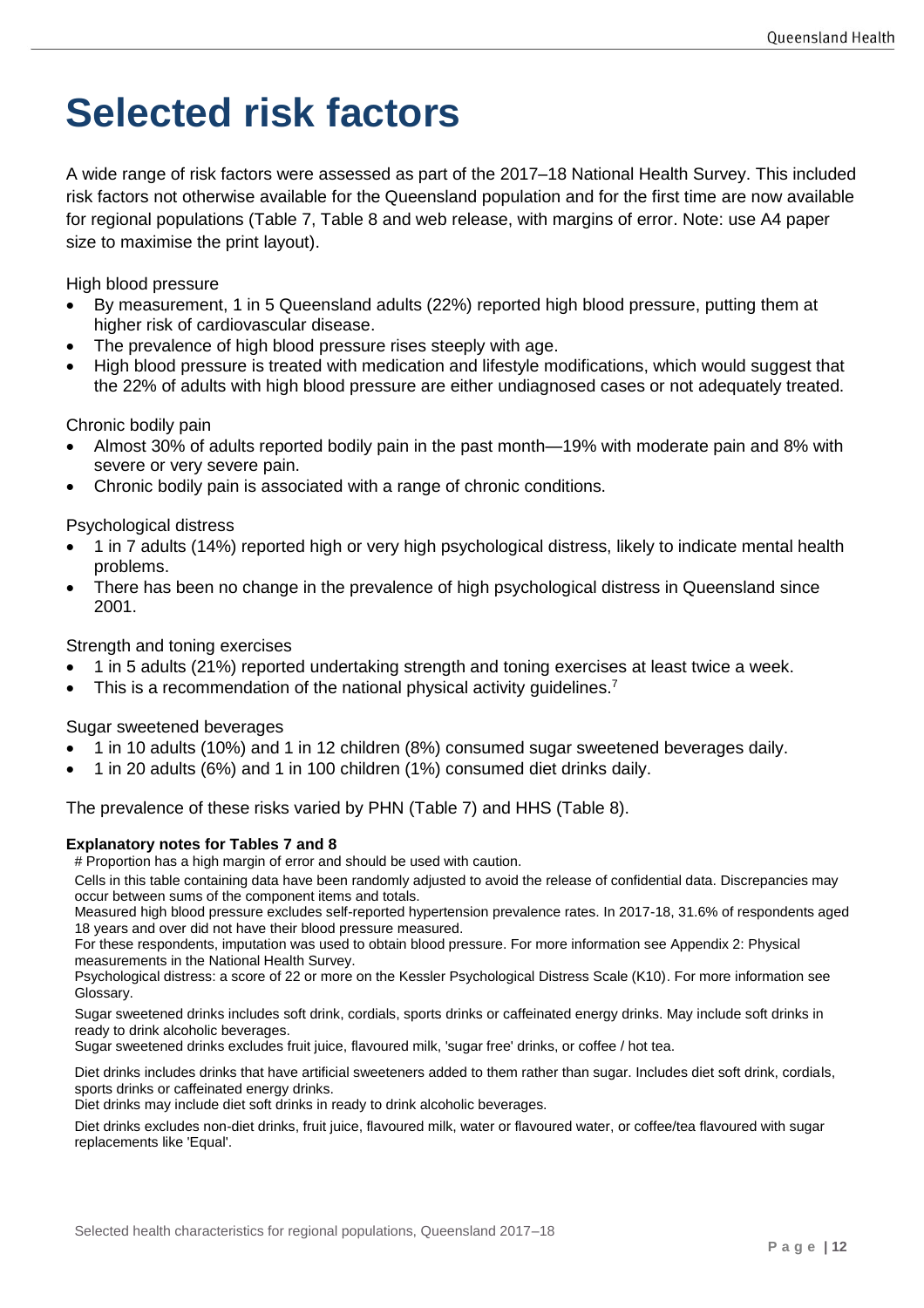#### <span id="page-12-0"></span>Table 7. Selected risks, crude prevalence by Primary Health Network, adults and children, Queensland and Australia, 2017–18

|                                                                         | <b>North</b> | <b>Brisbane Brisbane</b><br>South | Gold<br>Coast       | <b>Darling</b><br><b>Downs</b><br>and West<br><b>Moreton</b> | Western<br>Queensland | Central<br>Queensland.<br>Wide Bay,<br><b>Sunshine</b><br>Coast | Northern<br>Queensland | Queensland | Australia |
|-------------------------------------------------------------------------|--------------|-----------------------------------|---------------------|--------------------------------------------------------------|-----------------------|-----------------------------------------------------------------|------------------------|------------|-----------|
|                                                                         |              |                                   | 18 years and over   |                                                              |                       |                                                                 |                        |            |           |
| <b>Health risk factors</b><br>High blood pressure (≥140/90)             | 20.6         | 16.6                              | 19.6                | 25.3                                                         | #25.6                 | 26.9                                                            | 23.8                   | 21.8       | 22.8      |
| Bodily pain experienced in last four weeks                              |              |                                   |                     |                                                              |                       |                                                                 |                        |            |           |
| None/Very mild/Mild                                                     | 74.4         | 66.6                              | 73.6                | 62.7                                                         | #75.1                 | 67.5                                                            | 69.5                   | 69.4       | 70.2      |
| Moderate                                                                | 16.7         | 20.1                              | 18.1                | 22.2                                                         | 8.1                   | 19.4                                                            | 18.7                   | 19.0       | 18.3      |
| Severe/Very severe                                                      | 6.9          | 7.2                               | 5.2                 | 8.8                                                          | #9.1                  | 10.8                                                            | 7.9                    | 7.8        | 7.5       |
| Psychological distress (Kessler K10)                                    |              |                                   |                     |                                                              |                       |                                                                 |                        |            |           |
| Low distress level                                                      | 59.6         | 55.5                              | 69.3                | 56.2                                                         | #63.3                 | 64.8                                                            | 56.5                   | 59.9       | 60.8      |
| Moderate distress level                                                 | 20.8         | 26.8                              | 19.7                | 24.3                                                         | 15.1                  | 19.5                                                            | 22.2                   | 22.3       | 21.9      |
| High/Very high distress level                                           | 17.3         | 11.8                              | 9.0                 | 15.0                                                         | 18.1                  | 12.5                                                            | 17.3                   | 13.9       | 13.0      |
| Number of days undertook strength or toning activities in the last week |              |                                   |                     |                                                              |                       |                                                                 |                        |            |           |
| None                                                                    | 74.1         | 73.1                              | 69.3                | 79.9                                                         | #82.6                 | 75.9                                                            | 76.3                   | 74.7       | 71.9      |
| 1 day                                                                   | 3.2          | 3.5                               | 7.8                 | 4.2                                                          | #3.3                  | 3.7                                                             | 3.4                    | 4.2        | 5.0       |
| 2 days                                                                  | 6.7          | 8.5                               | 4.7                 | 5.0                                                          | 7.4                   | 6.6                                                             | 3.1                    | 6.5        | 7.0       |
| 2 or more days                                                          | 22.1         | 24.0                              | 22.0                | 15.4                                                         | #15.3                 | 21.2                                                            | 19.1                   | 21.2       | 23.1      |
| 3 or more days                                                          | 15.9         | 14.4                              | 16.2                | 12.1                                                         | 6.0                   | 14.8                                                            | 16.1                   | 14.7       | 16.1      |
| Consumption of sugar sweetened and diet drinks                          |              |                                   |                     |                                                              |                       |                                                                 |                        |            |           |
| Daily consumption of sugar sweetened drinks                             | 9.8          | 11.6                              | 7.3                 | 13.3                                                         | 13                    | 8.3                                                             | 11.2                   | 10.3       | 9.1       |
| Daily consumption of diet drinks                                        | 5.1          | 5.9                               | #1.1                | 9.1                                                          | 6.7                   | 5.6                                                             | 8.0                    | 5.8        | 4.8       |
| Daily consumption of sugar sweetened or diet drinks                     | 15.3         | 16.4                              | 10.2                | 22.0                                                         | 18.4                  | 13.7                                                            | 16.7                   | 15.8       | 13.5      |
| Does not usually consume sugar sweetened or diet drinks                 | 54.4         | 48.0                              | 57.2                | 43.2                                                         | 37.9                  | 57.1                                                            | 50.0                   | 51.9       | 52.0      |
| Total 18 years and over                                                 | 100.0        | 100.0                             | 100.0               | 100.0                                                        | 100.0                 | 100.0                                                           | 100.0                  | 100.0      | 100.0     |
|                                                                         |              |                                   | Children 2-17 years |                                                              |                       |                                                                 |                        |            |           |
| Consumption of sugar sweetened and diet drinks                          |              |                                   |                     |                                                              |                       |                                                                 |                        |            |           |
| Daily consumption of sugar sweetened drinks                             | 6.2          | 10.0                              | #7.5                | 11.1                                                         | #5.7                  | #2.8                                                            | 9.7                    | 8.1        | 7.1       |
| Daily consumption of diet drinks                                        | #1.1         | #1.2                              | 5.7                 |                                                              |                       |                                                                 |                        | 0.8        | 1.3       |
| Daily consumption of sugar sweetened or diet drinks                     | 8.3          | 11.4                              | #7.8                | 11.1                                                         | #5.7                  | #2.8                                                            | 8.9                    | 8.6        | 8.1       |
| Does not usually consume sugar sweetened or diet drinks                 | 52.2         | 45.5                              | #59.7               | #48.3                                                        | #60.0                 | #58.5                                                           | #55.3                  | 53.9       | 55.2      |
| Total 2-17 years                                                        | 100.0        | 100.0                             | 100.0               | 100.0                                                        | 100.0                 | 100.0                                                           | 100.0                  | 100.0      | 100.0     |

# Proportion has a high margin of error and should be used with caution.

Cells in this table containing data have been randomly adjusted to avoid the release of confidential data. Discrepancies may occur between sums of the component items and totals.

asured high blood pressure excludes self-reported hypertension prevalence rates. In 2017-18, 31.6% of respondents aged 18 years and over did not have their blood pressure measured. For these respondents, imputation was used to obtain blood pressure. For more information see Appendix 2: Physical measurements in the National Health Survey. Psychological distress: a score of 22 or more on the Kessler Psychological Distress Scale (K10). For more information see Glossary.

Sugar sweetened drinks includes soft drink, cordials, sports drinks or caffeinated energy drinks. May include soft drinks in ready to drink alcoholic beverages.<br>Sugar sweetened drinks excludes fruit juice, flavoured milk,

Diet drinks includes drinks that have artificial sweeteners added to them rather than sugar. Includes diet soft drink, cordials, sports drinks or caffeinated energy drinks. Diet drinks may include diet soft drinks in ready to drink alcoholic beverages. Diet drinks excludes non-diet drinks, fruit juice, flavoured milk, water or flavoured water, or coffee/tea flavoured with sugar replacements like 'Equal'.

Data not publishable for Central West, South West and Torres and Cape HHSs. Shading indicates data was not reportable. See page 12 for explanatory notes.

Please refer to the web release for Table 7 including margins of error.

#### Note: use A4 paper size to maximise the print layout.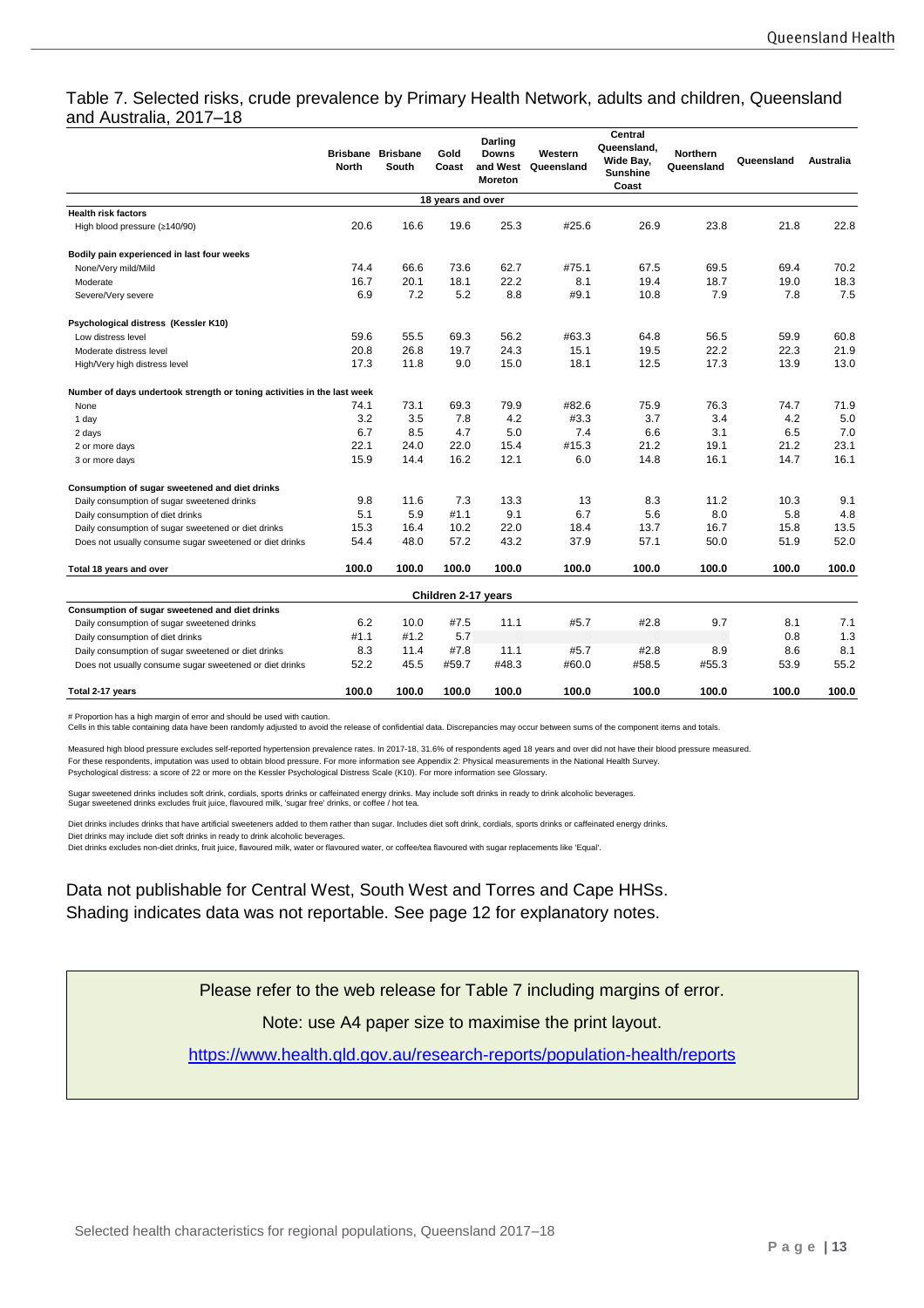#### <span id="page-13-0"></span>Table 8. Selected risks, crude prevalence by Hospital and Health Service, adults, Queensland, 2017–18

|                                                                         | <b>Cairns and</b> | Central           | Darling      | <b>Gold Coast</b> | Mackay | Metro        |  |
|-------------------------------------------------------------------------|-------------------|-------------------|--------------|-------------------|--------|--------------|--|
|                                                                         | Hinterland        | Queensland        | <b>Downs</b> |                   |        | <b>North</b> |  |
|                                                                         |                   | 18 years and over |              |                   |        |              |  |
| <b>Health risk factors</b>                                              |                   |                   |              |                   |        |              |  |
| High blood pressure (≥140/90)                                           | 28.3              | 19.1              | 28.3         | 19.6              | 18.7   | 20.6         |  |
| Bodily pain experienced in last four weeks                              |                   |                   |              |                   |        |              |  |
| None/Very mild/Mild                                                     | #68.3             | 70.9              | #66.3        | 73.6              | 72.7   | 74.4         |  |
| Moderate                                                                | 16.6              | 18.2              | 21.5         | 18.1              | 13.1   | 16.7         |  |
| Severe/Very severe                                                      | 12.1              | 7.4               | 9.6          | 5.2               | #5.1   | 6.9          |  |
| Psychological distress (Kessler K10)                                    |                   |                   |              |                   |        |              |  |
| Low distress level                                                      | #59.6             | 55.5              | #58.3        | 69.3              | #57.9  | 59.6         |  |
| Moderate distress level                                                 | 20.4              | 25.2              | 23.8         | 19.7              | #21.9  | 20.8         |  |
| High/Very high distress level                                           | 18.7              | 16.2              | 15.1         | 9.0               | 17.3   | 17.3         |  |
| Number of days undertook strength or toning activities in the last week |                   |                   |              |                   |        |              |  |
| None                                                                    | #76.2             | 69.1              | #81.0        | 69.3              | 86.2   | 74.1         |  |
| 1 day                                                                   | #2.6              | 5.8               | #2.9         | 7.8               | #2.2   | 3.2          |  |
| 2 days                                                                  | #2.2              | 6.3               | 5.2          | 4.7               | #4.0   | 6.7          |  |
| 2 or more days                                                          | 18.7              | 24.8              | 16.1         | 22.0              | 19.9   | 22.1         |  |
| 3 or more days                                                          | 19.1              | 16.0              | 9.5          | 16.2              | 12.9   | 15.9         |  |
| Consumption of sugar sweetened and diet drinks                          |                   |                   |              |                   |        |              |  |
| Daily consumption of sugar sweetened drinks                             | 8.8               | 6.8               | 6.4          | 7.3               | 12.9   | 9.8          |  |
| Daily consumption of diet drinks                                        | 6.7               | 4.7               | 9.7          | #1.1              | 7.1    | 5.1          |  |
| Daily consumption of sugar sweetened or diet drinks                     | #19.4             | 11.6              | 15.1         | 10.2              | 15.4   | 15.3         |  |
| Does not usually consume sugar sweetened or diet drinks                 | #58.8             | #43.6             | 51.7         | 57.2              | #48.4  | 54.4         |  |
| Total 18 years and over                                                 | 100               | 100               | 100          | 100               | 100    | 100          |  |

|                                                                         | <b>Metro South</b> | <b>North West</b> | Sunshine<br>Coast | <b>Townsville</b> | West<br><b>Moreton</b> | <b>Wide Bay</b> |  |  |  |  |  |
|-------------------------------------------------------------------------|--------------------|-------------------|-------------------|-------------------|------------------------|-----------------|--|--|--|--|--|
| 18 years and over                                                       |                    |                   |                   |                   |                        |                 |  |  |  |  |  |
| <b>Health risk factors</b>                                              |                    |                   |                   |                   |                        |                 |  |  |  |  |  |
| High blood pressure (≥140/90)                                           | 16.6               | 19.9              | 28.9              | 21.4              | 23.2                   | 28.1            |  |  |  |  |  |
| Bodily pain experienced in last four weeks                              |                    |                   |                   |                   |                        |                 |  |  |  |  |  |
| None/Very mild/Mild                                                     | 66.6               | 80.6              | 67.6              | 69.4              | #58.9                  | 63.8            |  |  |  |  |  |
| Moderate                                                                | 20.1               | 12.9              | 20.0              | 21.6              | 22.6                   | 19.6            |  |  |  |  |  |
| Severe/Very severe                                                      | 7.2                | 7.5               | 10.7              | 7.9               | 6.5                    | 13.0            |  |  |  |  |  |
| Psychological distress (Kessler K10)                                    |                    |                   |                   |                   |                        |                 |  |  |  |  |  |
| Low distress level                                                      | 55.5               | #60.8             | 66.7              | #52.2             | #53.9                  | 71.3            |  |  |  |  |  |
| Moderate distress level                                                 | 26.8               | 17.7              | 21.5              | 25.1              | 22.8                   | 16.8            |  |  |  |  |  |
| High/Very high distress level                                           | 11.8               | 17.7              | 11.5              | 22.3              | 14.1                   | 8.6             |  |  |  |  |  |
| Number of days undertook strength or toning activities in the last week |                    |                   |                   |                   |                        |                 |  |  |  |  |  |
| None                                                                    | 73.1               | #82.3             | #75.6             | 75.8              | 78.1                   | 80.3            |  |  |  |  |  |
| 1 day                                                                   | 3.5                | #4.3              | 4.0               | #5.7              | #1.8                   | #2.0            |  |  |  |  |  |
| 2 days                                                                  | 8.5                | #5.4              | 6.7               | 5.0               | 4.2                    | 5.8             |  |  |  |  |  |
| 2 or more days                                                          | 24.0               | 13.4              | 19.6              | 20.9              | 15.8                   | 14.5            |  |  |  |  |  |
| 3 or more days                                                          | 14.4               | 10.2              | 13.6              | 15.1              | 12.0                   | 10.6            |  |  |  |  |  |
| Consumption of sugar sweetened and diet drinks                          |                    |                   |                   |                   |                        |                 |  |  |  |  |  |
| Daily consumption of sugar sweetened drinks                             | 11.6               | #18.8             | 7.1               | 9.2               | 16.1                   | #12.7           |  |  |  |  |  |
| Daily consumption of diet drinks(b)                                     | 5.9                | 4.8               | 5.6               | 8.6               | 11.5                   | #3.3            |  |  |  |  |  |
| Daily consumption of sugar sweetened or diet drinks                     | 16.4               | #22.6             | 11.4              | 18.2              | 29.9                   | 18.2            |  |  |  |  |  |
| Does not usually consume sugar sweetened or diet drinks                 | 48.0               | 37.1              | 68.5              | #43.4             | 36.0                   | #49.4           |  |  |  |  |  |
| Total 18 years and over                                                 | 100                | 100               | 100               | 100               | 100                    | 100             |  |  |  |  |  |

# Proportion has a high margin of error and should be used with caution

Cells in this table containing data have been randomly adjusted to avoid the release of confidential data. Discrepancies may occur between sums of the component items and totals

Measured high blood pressure excludes self-reported hypertension prevalence rates. In 2017-18, 31.6% of respondents aged 18 years and over did not have their blood pressure measured. For these respondents, imputation was used to obtain blood pressure. For more information see Appendix 2: Physical measurements in the National Health Survey. Psychological distress: a score of 22 or more on the Kessler Psychological Distress Scale (K10). For more information see Glossary.

Sugar sweetened drinks includes soft drink, cordials, sports drinks or caffeinated energy drinks. May include soft drinks in ready to drink alcoholic beverages. Sugar sweetened drinks excludes fruit juice, flavoured milk, 'sugar free' drinks, or coffee / hot tea.

Diet drinks includes drinks that have artificial sweeteners added to them rather than sugar. Includes diet soft drink, cordials, sports drinks or caffeinated energy drinks.

Diet drinks may include diet soft drinks in ready to drink alcoholic beverages.

Diet drinks excludes non-diet drinks, fruit juice, flavoured milk, water or flavoured water, or coffee/tea flavoured with sugar replacements like 'Equal'.

Data not publishable for Central West, South West and Torres and Cape HHSs.

Shading indicates data was not reportable. See page 12 for explanatory notes.

Please refer to the web release for Table 8 including margins of error.

Note: use A4 paper size to maximise the print layout.